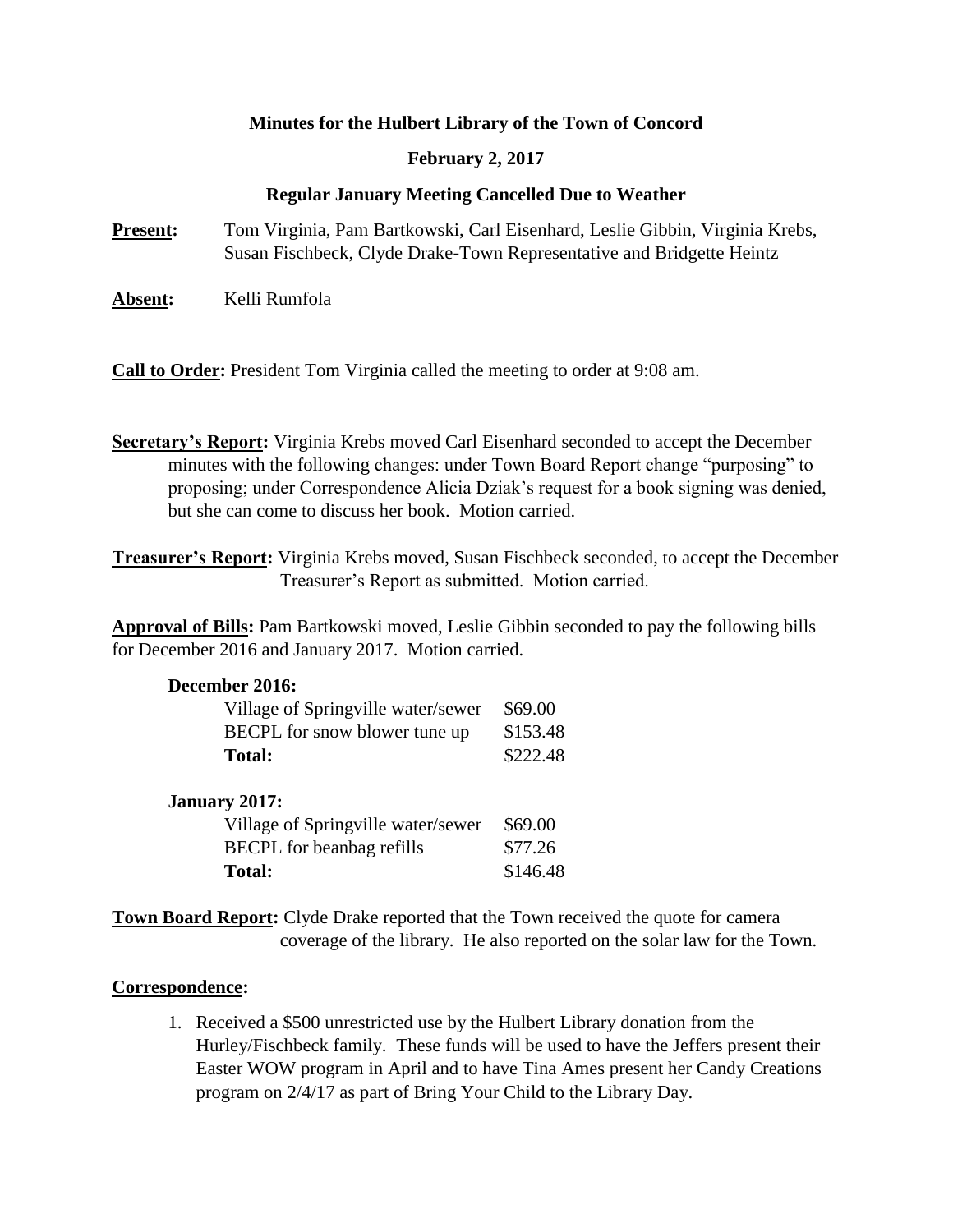2. UB Career Connections Network asked Bridgette Heintz to volunteer to speak about the library at their Career Conversations Program on February 2. She agreed.

## **Library Improvements:**

Bridgette Heintz gave us an estimate from Delocon Kitchen and Bath Showroom for the book drop. The granite counter top is on sale and is less costly than the other materials. The Board did request the cost for installation.

#### **Director's Report:** Bridgette Heintz informed the Board that:

- 1. The library staff thanks the Board for the holiday lunch the Board provided.
- 2. ACT meeting will be February 11 at the Central Library
- 3. ACT membership dues are due. The cost will be \$20 for the year.
- 4. The Maker Club is scheduled to begin February  $21<sup>st</sup>$  and will meet monthly. Items purchased including the Osmo, Sphero, Ozobot and Snap Circuits are on the side table for the Board to examine.

#### **Director's BECPL Committee Work:**

The Strategic Planning Committee met. Carol Batt informed the committee she felt the draft of the document was ready for review by the Administrative Team, who will then give the committee feedback and recommendations later.

#### **Old Business:** None

#### **New Business:**

1. Pam Bartkowski moved and Carl Eisenhard seconded to update the By-Laws: **Article III; Section 1:** change the meeting time from 7:30 pm to 9:00 am and add to the paragraph after meeting, "and enter upcoming meetings into the library's Evanced calendar found on the library's webpage [\(http://www.buffalolib.org/content/library-locations/concord\).](http://www.buffalolib.org/content/library-locations/concord))" **Article III; Section 6:** The order of business shall be: a. Call to Order; b. Secretary's Report; c. Treasurer's Report; d. Approval of Bills; e. Library Improvements; f. Report on Committee Work performed by the Library Director; g. Town Board Report; h. Correspondence; i. Director's Report; j. Old Business; k. New Business; l. Set Next Meeting Date; and m. Adjournment. Motion carried.